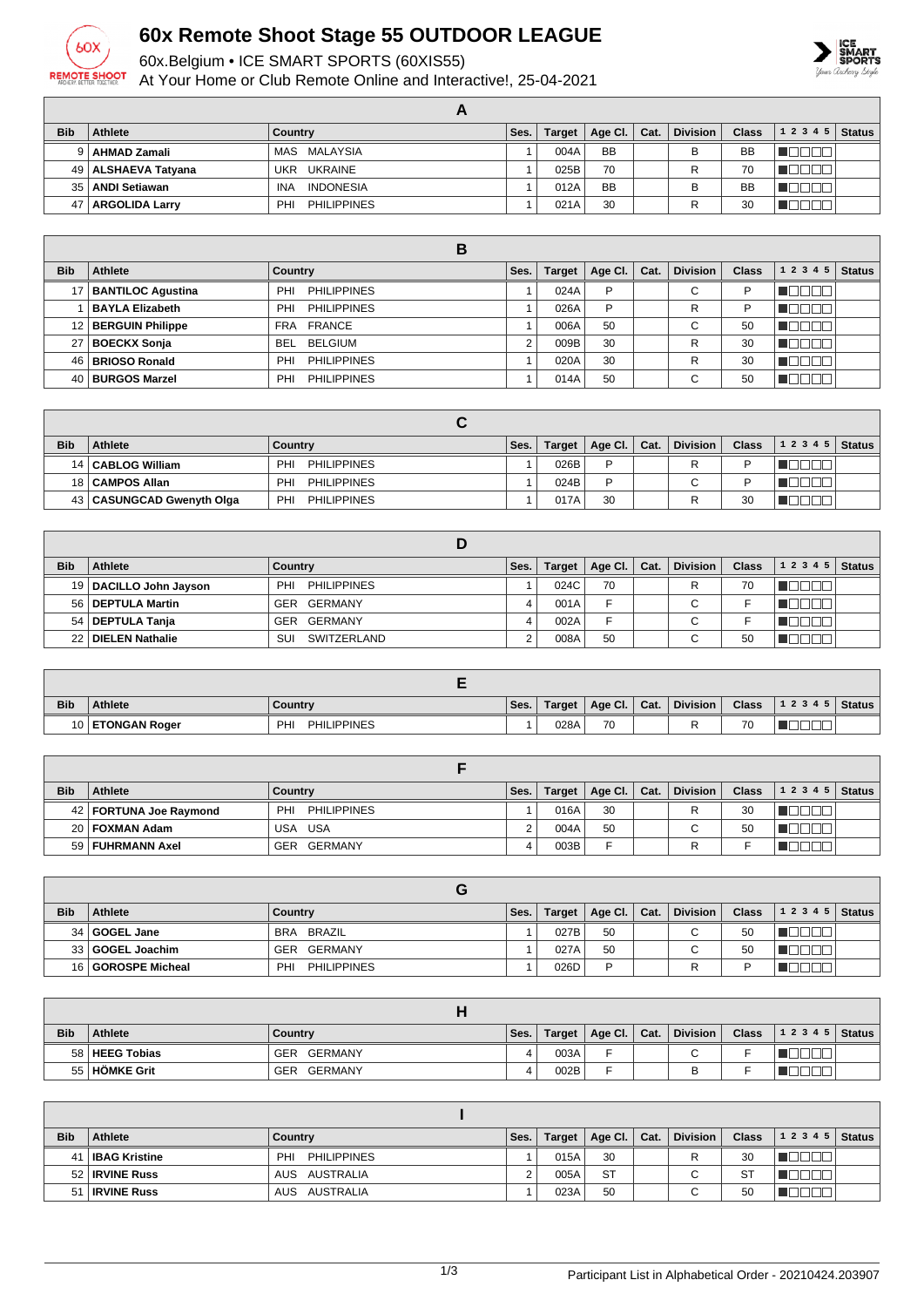

## **60x Remote Shoot Stage 55 OUTDOOR LEAGUE**

60x.Belgium • ICE SMART SPORTS (60XIS55)

At Your Home or Club Remote Online and Interactive!, 25-04-2021



| <b>Bib</b>      | <b>Athlete</b>    | Country                    | Ses. | Target | Age Cl. $\vert$ Cat. | <b>Division</b> | <b>Class</b> | $12345$ Status |  |
|-----------------|-------------------|----------------------------|------|--------|----------------------|-----------------|--------------|----------------|--|
| 21 <sub>1</sub> | JOSOL Jonathan    | <b>PHILIPPINES</b><br>PHI  |      | 008A   | <b>BB</b>            | D               | <b>BB</b>    |                |  |
|                 | 13 JOUBERT Petrus | SOUTH AFRICA<br><b>RSA</b> |      | 007A   | 60                   |                 | 60           |                |  |

| <b>Bib</b> | <b>Athlete</b>         | Countrv                     | Ses. | <b>Target</b> | Age Cl. | Cat. | <b>Division</b> | <b>Class</b> | 1 2 3 4 5 | <b>Status</b> |
|------------|------------------------|-----------------------------|------|---------------|---------|------|-----------------|--------------|-----------|---------------|
| $\sim$     | <b>KHAIRUL Ariffin</b> | <b>BRUNEI</b><br><b>BRU</b> |      | 013A          | 70      |      |                 | 70           | _         |               |

| <b>Bib</b> | <b>Athlete</b>      | Country                   | Ses. | <b>Target</b> | Age Cl.   Cat. | <b>Division</b> | <b>Class</b> | $ 12345 $ Status |  |
|------------|---------------------|---------------------------|------|---------------|----------------|-----------------|--------------|------------------|--|
|            | 30   LIGUE Shirlyn  | <b>PHILIPPINES</b><br>PHI |      | 011A          | <b>BB</b>      | B               | <b>BB</b>    |                  |  |
|            | 48   LORICA Utada   | <b>PHILIPPINES</b><br>PHI |      | 022A          | 30             |                 | 30           |                  |  |
|            | 50   LYAKHOVEN Igor | UKR UKRAINE               |      | 025C          | 70             |                 | 70           | __               |  |

|            |                             | M                              |      |               |           |      |                 |              |           |               |
|------------|-----------------------------|--------------------------------|------|---------------|-----------|------|-----------------|--------------|-----------|---------------|
| <b>Bib</b> | Athlete                     | Country                        | Ses. | <b>Target</b> | Age Cl.   | Cat. | <b>Division</b> | <b>Class</b> | 1 2 3 4 5 | <b>Status</b> |
|            | 32   MANANGDANG Angelo      | <b>PHILIPPINES</b><br>PHI      |      | 028C          | P         |      | $\sim$<br>U     | P            |           |               |
| 31         | <b>MANANGDANG Dina</b>      | <b>PHILIPPINES</b><br>PHI      |      | 028B          | P         |      | $\sim$<br>U     | D            |           |               |
|            | 36   MASLAKOV Aleksandr     | UKR UKRAINE                    |      | 025A          | 70        |      | R               | 70           |           |               |
|            | 23   MIEVIS Sonny           | BELGIUM<br>BEL                 | 5    | 002A          | 25        |      | $\sim$<br>U     | 25           |           |               |
|            | 38   MOINEAU Christophe     | BELGIUM<br><b>BEL</b>          |      | 001A          | <b>BB</b> |      | в               | <b>BB</b>    |           |               |
|            | 5 MOKHAMMAD Munir           | <b>INDONESIA</b><br><b>INA</b> |      | 001A          | <b>BB</b> |      | B               | <b>BB</b>    |           |               |
|            | 25   MUHD FAIZ ONN Faiz Onn | MAS MALAYSIA                   |      | 010A          | 30        |      | в               | 30           |           |               |

| <b>Bib</b> | <b>Athlete</b>              | Country                   | Ses. | Target | Age Cl. $\vert$ Cat. | <b>Division</b> | <b>Class</b> | 12345 | <b>Status</b> |
|------------|-----------------------------|---------------------------|------|--------|----------------------|-----------------|--------------|-------|---------------|
|            | 8   NARANJILLA Daniel       | PHI<br><b>PHILIPPINES</b> |      | 003A   | <b>BB</b>            | В               | <b>BB</b>    |       |               |
|            | <b>NARANJILLA Francisco</b> | <b>PHILIPPINES</b><br>PHI |      | 005A   | <b>ST</b>            |                 | $S^{T}$      |       |               |
|            | 6 NOVOKHATNII Dmytro        | UKRAINE<br>UKR            |      | 002A   | 70                   |                 | 70           |       |               |

| <b>Bib</b> | <b>Athlete</b>         | Country                   | Ses. | Target | Age Cl.   Cat. |  | <b>Division</b> | <b>Class</b> | $12345$ Status |  |  |
|------------|------------------------|---------------------------|------|--------|----------------|--|-----------------|--------------|----------------|--|--|
|            | 15   OLA Giovanni      | <b>PHILIPPINES</b><br>PHI |      | 026C   | D              |  |                 |              |                |  |  |
|            | 44   OLIDO Ma. Cecilia | PHILIPPINES<br><b>PHI</b> |      | 018A   | 30             |  |                 | 30           |                |  |  |

| <b>Bib</b> | <b>Athlete</b>           | Country                     | Ses. | Target | Age CI.   | Cat. | <b>Division</b> | <b>Class</b> | <b>Status</b><br>1 2 3 4 5 |
|------------|--------------------------|-----------------------------|------|--------|-----------|------|-----------------|--------------|----------------------------|
|            | 45   SABATER John Manuel | PHILIPPINES<br>PHI          |      | 019A   | 30        |      | R               | 30           |                            |
|            | 29 SCHMID Michèle        | SWITZERLAND<br>SUI          |      | 008B   | 60        |      | R               | 60           |                            |
|            | 39   SCHROEDERS Ronald   | <b>BEL</b><br>BELGIUM       | 5    | 002B   | 25        |      | ⌒<br>◡          | 25           |                            |
| 4 I        | <b>SIMONS Mark</b>       | BELGIUM<br><b>BEL</b>       | 5    | 001A   | 25        |      | $\sim$<br>◡     | 25           |                            |
|            | 24   SKODJE Cecilie      | <b>NORWAY</b><br><b>NOR</b> |      | 009A   | <b>BB</b> |      | B               | <b>BB</b>    |                            |
|            | 26 STUYCK Silke          | BELGIUM<br><b>BEL</b>       |      | 009A   | 30        |      | R               | 30           |                            |

| <b>Bib</b> | <b>Athlete</b>     | Country      | Ses. | Target | Age Cl.   Cat. | <b>Division</b> | <b>Class</b> | $12345$ Status |  |
|------------|--------------------|--------------|------|--------|----------------|-----------------|--------------|----------------|--|
|            | 60 TANVEER Ahmed   | PAK PAKISTAN |      | 007A   | D              |                 |              |                |  |
|            | 57   TRAPP Michael | GER GERMANY  |      | 001B   |                |                 |              |                |  |
|            | 28 TURNER Keith    | BEL BELGIUM  | n    | 009C   | 30             |                 | 30           |                |  |

| <b>Bib</b> | <b>Athlete</b>         | Country                    | Ses. | Target | Age Cl.   Cat. | <b>Division</b> | <b>Class</b> | $12345$ Status |  |
|------------|------------------------|----------------------------|------|--------|----------------|-----------------|--------------|----------------|--|
|            | 53   VAN CRUCHTEN Arno | NED NETHERLANDS            |      | 006A   | 50             | $\sim$          | 50           |                |  |
|            | 3   VAN STADEN Michael | SOUTH AFRICA<br><b>RSA</b> |      | 002A   | 60             |                 | 60           |                |  |

| 2/3 | Participant List in Alphabetical Order - 20210424.203907 |
|-----|----------------------------------------------------------|
|     |                                                          |